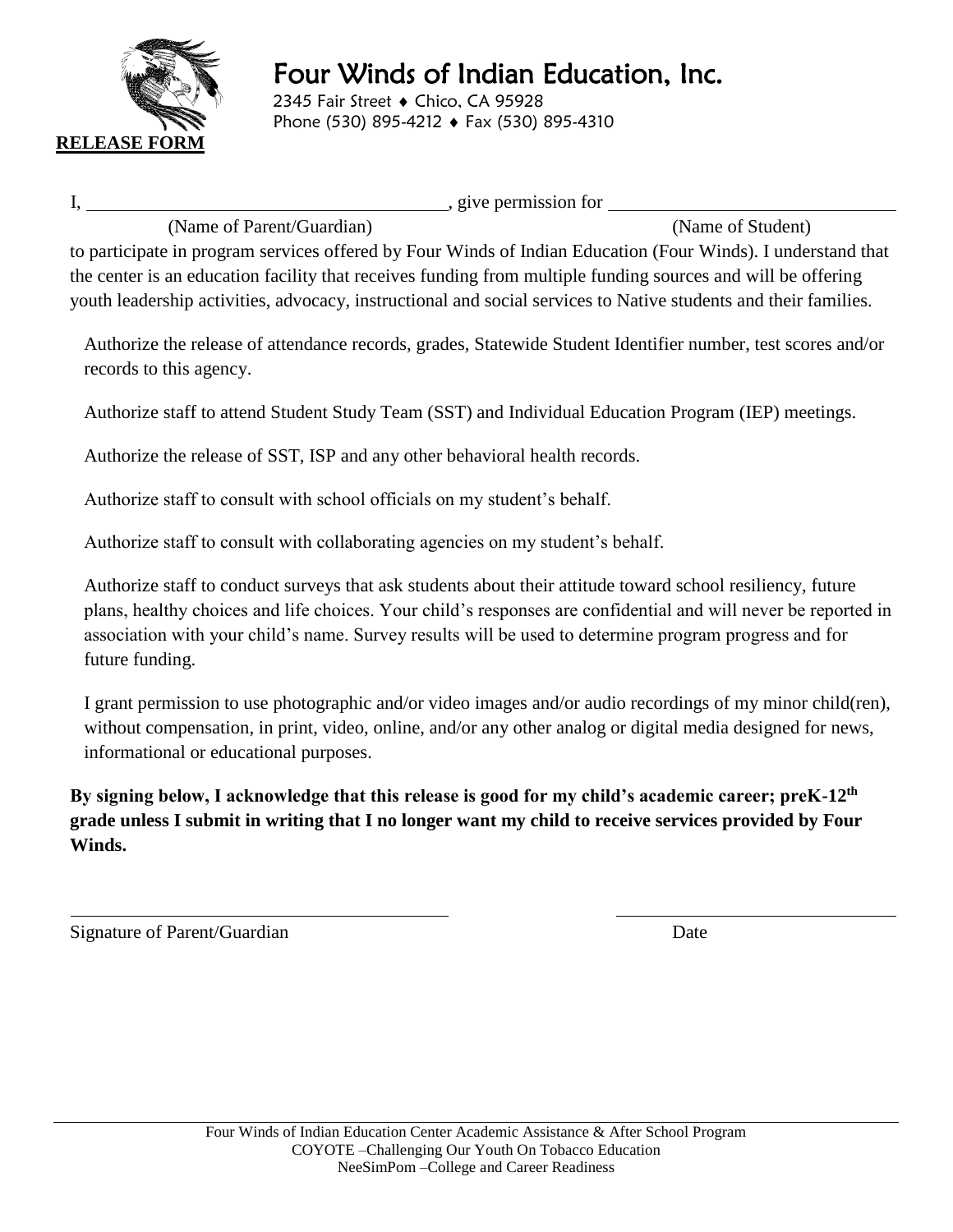

2345 Fair Street ♦ Chico, CA 95928

Phone (530) 895-4212 ♦ Fax (530) 895-4310

#### **ENROLLMENT FORM/EMERGENCY INFORMATION**

| Date: |  |
|-------|--|
|       |  |

|                                                                                                                              | (This form is to be filled out by parent/guardian)        |                                                 |
|------------------------------------------------------------------------------------------------------------------------------|-----------------------------------------------------------|-------------------------------------------------|
| <b>Student Name:</b>                                                                                                         | Grade:<br>School:                                         |                                                 |
| Tribal Affiliation (if none, write N/A):                                                                                     | Date of Birth:                                            | Gender: (circle)<br>M<br>$\mathbf F$            |
| Student Phone (if none, write N/A):                                                                                          | <b>Student Email:</b>                                     |                                                 |
| Parent/Guardian Name:                                                                                                        | Parent/Guardian Phone:                                    | Accept texts? (circle)<br>Yes<br>N <sub>0</sub> |
| Address:                                                                                                                     | Parent/Guardian Work Location & Phone:                    |                                                 |
| City:<br>State:                                                                                                              | Other contact number:                                     |                                                 |
| Zip Code:                                                                                                                    |                                                           |                                                 |
| Parent/Guardian Email:                                                                                                       | Access to internet outside of school? (circle) Yes        | N <sub>0</sub>                                  |
| Name and grade of other youth in home:                                                                                       |                                                           |                                                 |
| 1.<br><u> Andreas Andreas Andreas Andreas Andreas Andreas Andreas Andreas Andreas Andreas Andreas Andreas Andreas Andr</u>   | grade: $\frac{\qquad \qquad }{\qquad \qquad }$            |                                                 |
| 2.                                                                                                                           | grade: $\frac{\qquad \qquad }{\qquad \qquad }$            |                                                 |
| 3.                                                                                                                           | grade: $\frac{\qquad \qquad }{\qquad \qquad }$            |                                                 |
| 4.                                                                                                                           | grade: $\frac{1}{\sqrt{1-\frac{1}{2}} \cdot \frac{1}{2}}$ |                                                 |
| 5.<br><u> 2000 - Jan James James Barnett, amerikan basar dan bagi dan bagi dan bagi dan bagi dan bagi dan bagi dan bagi </u> | $grade: \_$                                               |                                                 |
| Family Income: (optional) \$0-\$20,000 ____; \$21,000-\$30,000 ___; \$31,000-\$40,000 ___;                                   | $$41,000 - $50,000$ ; \$51,000 + _____                    |                                                 |
| Parent/Guardian Education Level (Highest Grade Completed):                                                                   |                                                           |                                                 |
| Mother:                                                                                                                      | Father:                                                   |                                                 |
|                                                                                                                              |                                                           |                                                 |
| Address:                                                                                                                     | Cell, Home, Work Phone?                                   |                                                 |
| Authorized to pick up student? (circle) Yes<br>N <sub>0</sub>                                                                |                                                           |                                                 |
|                                                                                                                              |                                                           |                                                 |
|                                                                                                                              |                                                           |                                                 |
| Authorized to pick up student? (circle) Yes<br>N <sub>0</sub>                                                                |                                                           |                                                 |
|                                                                                                                              |                                                           |                                                 |
|                                                                                                                              |                                                           |                                                 |
| Authorized to pick up student? (circle)<br>Yes<br>No                                                                         |                                                           |                                                 |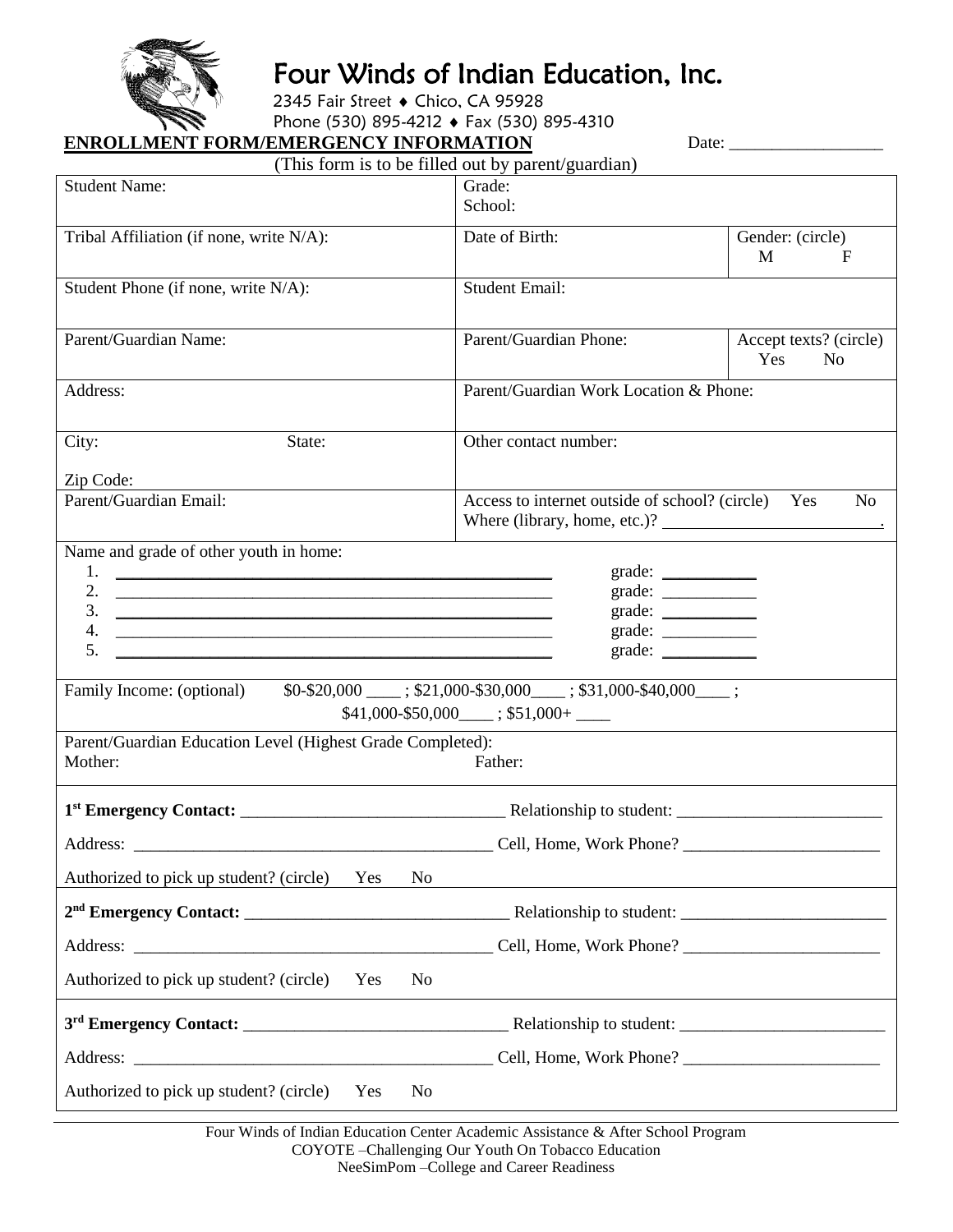2345 Fair Street ♦ Chico, CA 95928

Phone (530) 895-4212 ♦ Fax (530) 895-4310

|--|

|                                                                |                                                                                                                  | In the event that an emergency arises during the program, permission is hereby granted to the attending physician to proceed with any<br>medical or minor surgical treatment or x-ray examinations for the above-named student. In the event of serious illness, the need for major |  |  |
|----------------------------------------------------------------|------------------------------------------------------------------------------------------------------------------|-------------------------------------------------------------------------------------------------------------------------------------------------------------------------------------------------------------------------------------------------------------------------------------|--|--|
|                                                                |                                                                                                                  | surgery, or significant accidental injury, I understand that an attempt will be made by the attending physician to contact me in the most                                                                                                                                           |  |  |
| named student will be given.                                   |                                                                                                                  | expeditious way possible. If said physician is not able to communicate with me, the treatment necessary for the best interest of the above-                                                                                                                                         |  |  |
|                                                                |                                                                                                                  |                                                                                                                                                                                                                                                                                     |  |  |
|                                                                |                                                                                                                  |                                                                                                                                                                                                                                                                                     |  |  |
|                                                                |                                                                                                                  |                                                                                                                                                                                                                                                                                     |  |  |
|                                                                |                                                                                                                  |                                                                                                                                                                                                                                                                                     |  |  |
|                                                                |                                                                                                                  |                                                                                                                                                                                                                                                                                     |  |  |
|                                                                |                                                                                                                  |                                                                                                                                                                                                                                                                                     |  |  |
| may have & list any medications/medications taken)             |                                                                                                                  |                                                                                                                                                                                                                                                                                     |  |  |
|                                                                |                                                                                                                  |                                                                                                                                                                                                                                                                                     |  |  |
|                                                                |                                                                                                                  |                                                                                                                                                                                                                                                                                     |  |  |
|                                                                |                                                                                                                  |                                                                                                                                                                                                                                                                                     |  |  |
|                                                                |                                                                                                                  | Date: $\qquad \qquad$                                                                                                                                                                                                                                                               |  |  |
|                                                                |                                                                                                                  |                                                                                                                                                                                                                                                                                     |  |  |
|                                                                | <b>STATEMENT OF PARENTS/GUARDIANS' RIGHT AND RESPONSIBILITIES</b>                                                |                                                                                                                                                                                                                                                                                     |  |  |
| the following rights:                                          |                                                                                                                  | Rights: As a parent of a child enrolled in programs through Four Winds of Indian Education, Inc., I acknowledge that my child and I have                                                                                                                                            |  |  |
|                                                                |                                                                                                                  | To have my child's education and education-related records maintained in a confidential and professional manner to the extent provided by                                                                                                                                           |  |  |
| law.                                                           |                                                                                                                  |                                                                                                                                                                                                                                                                                     |  |  |
|                                                                | To be informed of my child's academic progress and plans for helping him/her to improve that progress.           |                                                                                                                                                                                                                                                                                     |  |  |
| academically. I agree to:                                      |                                                                                                                  | Responsibilities: As a parent of a student served by the Center, I understand that I have some responsibilities in order to help my child                                                                                                                                           |  |  |
| Ensure that my child is prepared and cooperative at all times. |                                                                                                                  |                                                                                                                                                                                                                                                                                     |  |  |
|                                                                | Provide documents required including report card and test scores as requested.                                   |                                                                                                                                                                                                                                                                                     |  |  |
|                                                                |                                                                                                                  | Support my child's scheduled appointments for program services and activities. I understand that if my child does not attend, according to                                                                                                                                          |  |  |
| Center policy, his or her enrollment may be reviewed.          |                                                                                                                  |                                                                                                                                                                                                                                                                                     |  |  |
|                                                                | Attend Center sponsored community activities, parent/teacher conferences, open houses, and back to school night. |                                                                                                                                                                                                                                                                                     |  |  |
| Student's Name                                                 | Parent/Guardian Signature                                                                                        | Center Director's Signature                                                                                                                                                                                                                                                         |  |  |
| Date                                                           | Date                                                                                                             | Date                                                                                                                                                                                                                                                                                |  |  |
|                                                                |                                                                                                                  |                                                                                                                                                                                                                                                                                     |  |  |
| <b>PARENT SURVEY</b> (to be completed yearly)                  |                                                                                                                  |                                                                                                                                                                                                                                                                                     |  |  |
|                                                                | Please check the subject area(s) in which your student may need help:                                            |                                                                                                                                                                                                                                                                                     |  |  |
|                                                                |                                                                                                                  |                                                                                                                                                                                                                                                                                     |  |  |
|                                                                |                                                                                                                  |                                                                                                                                                                                                                                                                                     |  |  |
|                                                                | Does your child respond better to a culturally appropriate setting? Yes                                          | N <sub>o</sub>                                                                                                                                                                                                                                                                      |  |  |
|                                                                |                                                                                                                  | Does your child have any special needs or learning disabilities identified? / If not, would you like to have your                                                                                                                                                                   |  |  |

child screened for special needs or learning disabilities? Yes No / Yes No

Has your child been screened for a visual learning disorder? / If not, would you like to have your child

screened for a visual learning disorder? Yes No / Yes No

Are there any other areas of concern you would like to address? No Yes, explain:



**Student Name:**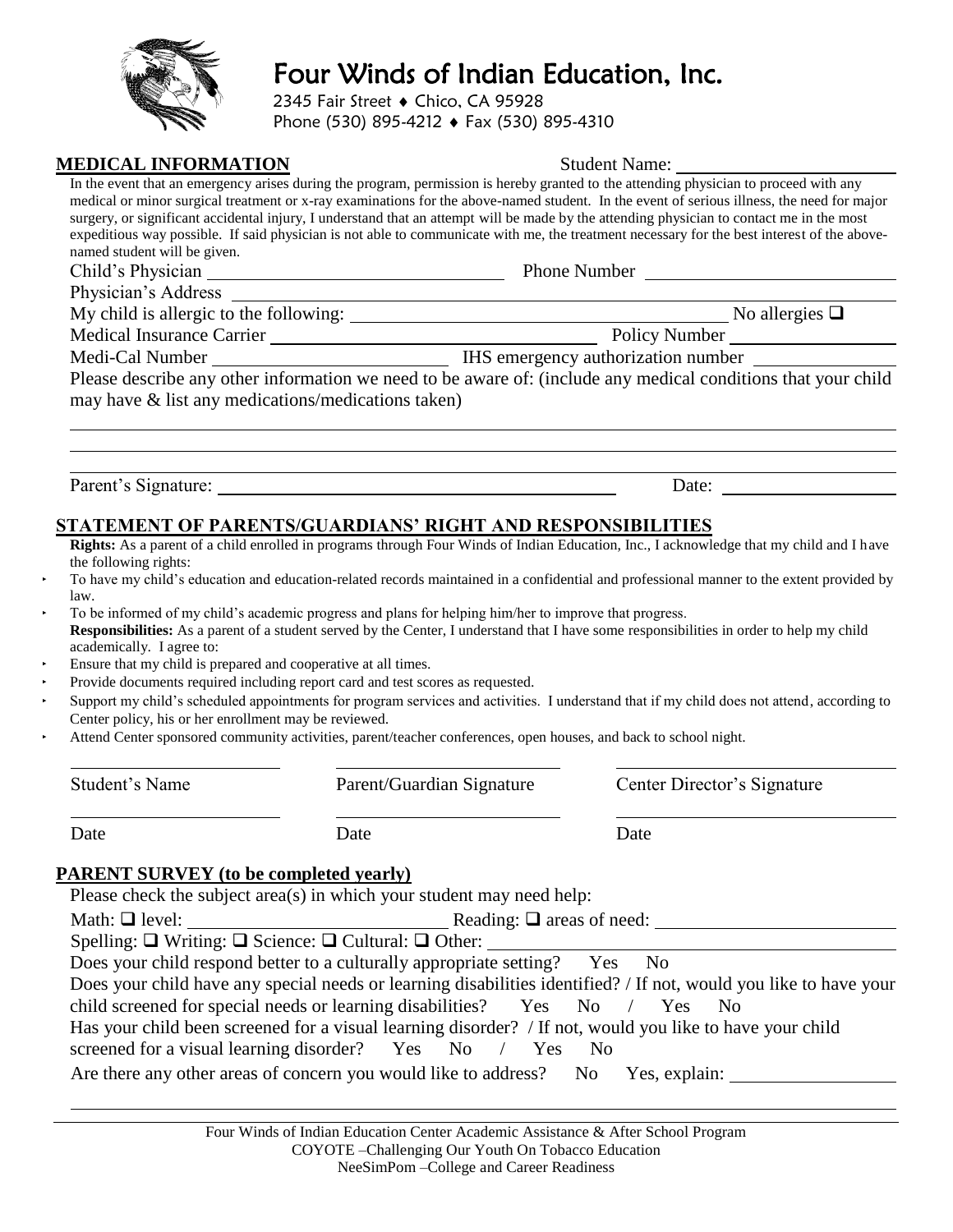

2345 Fair Street ♦ Chico, CA 95928 Phone (530) 895-4212 ♦ Fax (530) 895-4310

#### **INFORMED CONSENT & RELEASE OF LIABILITY**

Thank you for choosing to use the facilities, services, or programs of Four Winds of Indian Education, Inc. (Four Winds). We request your understanding and cooperation in maintaining both you and our safety and health by reading and signing the following informed consent and release of liability.

I, the clare that my child is a participant of Four Winds and intends to use/participate in some or all of the activities, facilities, programs, and services offered by Four Winds and I understand that each child, my child included, has a different capacity for participating in such activities, facilities, programs, and services. I am aware that all activities, services, and programs offered are educational, recreational, or self-directed in nature.

I understand the risk involved in undertaking any activity or program is relative to my child's own state of fitness or health (physical, mental, or emotional) and to the awareness, care, and skill with which they conduct themselves in that activity or program. I acknowledge that my choice for my child to participate in any activity, service, and program that Four Winds brings with it assumption of those risks or results stemming from this choice.

I further understand that the activities, programs, and services offered at Four Winds are sometimes conducted by personnel who may not be license, certified, or registered instructors or professionals. I accept the fact that the skills and competencies of some employees and/or volunteers will vary according to their training and experience and that no claim is made to offer assessment or treatment of any mental or physical disease or condition by those who are not duly licensed, certified, or registered and herein employed to provide such professional services.

I recognize that by participating in the activities, facilities, programs, and services offered by Four Winds, my child may experience potential health risks such as transient light-headedness, fainting, abnormal blood pressure, chest discomfort, leg cramps, and nausea and that I will assume willfully those risks. I acknowledge that they have both had a physical exam and have been given a physician's permission, or that I have chosen to let them participate without it and assume the risk. Additionally, I acknowledge that it is my child's obligation to immediately inform the nearest supervising employee of any pain, discomfort, fatigue, or any other symptoms that they may suffer during and immediately after participation. I understand that they may stop or delay their participation in any activity or procedure if I so desire and that they may also be requested to stop and rest by a supervising employee who observes any symptoms of distress or abnormal response.

In consideration of being allowed to participate in the activities and programs of Four Winds and to use its facilities, equipment, and machinery, I do hereby waive, release and forever discharge Four Winds and its officers, agents, employees, representatives, executors, and all others from any and all responsibilities or liability for injuries or damages resulting from my participation in any activities or use of equipment or machinery in the aforementioned facilities or arising out of my participation in any activities at said facility. I do also hereby release all of the mentioned and any others from acting upon their behalf from any responsibility or liability for any injury or damage to my child, including those caused by the negligent acts or omission of any of those mentioned or others acting on their behalf or in any way arising out of or connected with my participation in any activities at Four Winds or the use of any equipment at Four Winds. (Please initial )

I understand and am away that strength, feasibility, and aerobic exercise, including the use of equipment, are a potentially hazardous activity. I also understand that fitness activities involve a risk of injury and even death and that I am voluntarily choosing to for my child to participate in these activities and using equipment and machinery with knowledge of the dangers involved. I hereby agree to expressly assume and accept any and all risks of injury or death. (Please initial \_\_\_\_\_\_\_\_\_

I understand that I may ask any questions or request further explanation or information about the activities, facilities, programs, and services offered by Four Winds at any time before, during, or after participation. I declare that I have read, understood, and agree to the contents of this Informed Consent & Release of Liability in its entirety and have received the Four Winds Physical Activity and Multipurpose Area Rules and Policies

| Parent/Guardian's Signature    | Date |
|--------------------------------|------|
| Parent/Guardian's Printed Name |      |

Child's Printed Name

Witness **Witness**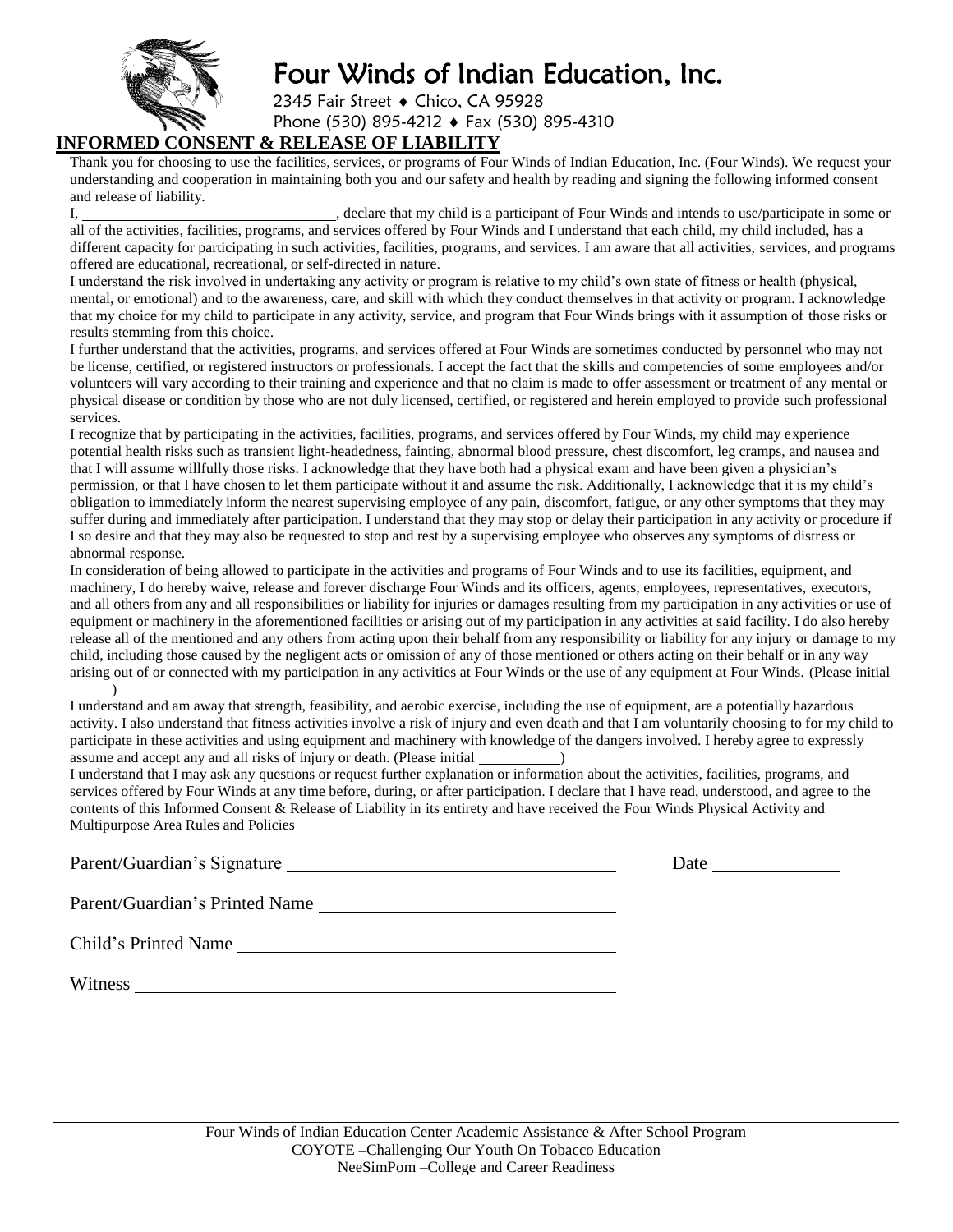

2345 Fair Street ♦ Chico, CA 95928 Phone (530) 895-4212 ♦ Fax (530) 895-4310

### **PARTICIPANT POLICY ON TECHNOLOGY ACCESS**

Users are expected to use technology and the internet as an educational resource. The following procedures and guidelines are used to help ensure appropriate use of the technology and internet at all facilities used for Four Winds of Indian Education (Four Winds) purposes.

#### **Four Winds of Indian Education Policy**

- A. Four Winds of Indian Education uses a technology protection measure that blocks or filters internet access to block access to some internet sites that are not in accordance with the policy of Four Winds of Indian Education.
- B. The technology protection measure that blocks or filters internet access may be modified by a Four Winds of Indian Education staff member for bona fide research purposes by an adult.
- C. A Four Winds of Indian Education staff member may override the technology protection measure that blocks or filters internet access for a student to access a site with legitimate educational value that is wrongly blocked by the technology protection measure that blocks or filters internet access.
- D. Four Winds of Indian Education staff will monitor participants' use of the internet, through either direct supervision, or by monitoring internet use history, to ensure enforcement of the policy.

#### **Participant Technology Use Expectations**

Students are responsible for appropriate behavior on the center and/or designated school site computer network just as they are in a school setting. Communications on the network/systems are often public in nature. No assumption of confidentiality is assumed. General rules for behavior and communications apply. It is expected that users will comply with center standards and the specific rules set forth below. The use of technology is a privilege, not a right, and may be revoked if abused. The user is personally responsible for his/her actions in accessing and utilizing the center and/or designated school site's technology resources. The participants are not allowed to access, keep, or send anything that they would not want others to see.

- A. Participants shall not access material that is obscene, pornographic, child pornography, "harmful to minor", or otherwise inappropriate for educational uses.
- B. Participants shall not use center and/or designated school site resources to engage in "hacking" or attempts to otherwise compromise system security.
- C. Participants shall not engage in any illegal activities on the internet.
- D. Participants shall only use electronic mail, chat rooms, and other forms of direct electronic communications for educational-related purposes.
- E. Students shall not download or install any commercial software, shareware, or freeware onto network drives or disks, unless they have permission from the Network Administrator. Nor shall participants copy other people's work or intrude into other people's files.
- F. Participants shall not disclose personal information, such as name, school, address, and telephone number outside of the center and/or designated school site network.
- G. Participants shall notify Four Winds of Indian Education staff immediately, if by accident, you encounter materials outside of the center/school network.
- H. Participants Shall BE PREPARED to be held accountable for your actions and for the loss of privileges if the Rules of Appropriate Use are violated.
- Any violation of the center policy and rules may result in loss of access to technology. Additional disciplinary action may be determined in keeping with existing school policies and procedures. When and where applicable, law enforcement agencies may be involved.

#### **Disclaimer of Liability**

Four Winds of Indian Education, Inc. disclaims all liability for the content of material that a student may access on the internet, for any damages suffered in the course of or as a result of the student's internet use, and for any other consequences of a student's internet use.

#### **Changes in the Guidelines**

Four Winds of Indian Education, Inc. reserves the right to change and/or amend this policy at any time. *Policy adopted by Four Winds of Indian Education, Inc. Board of Directors on: August 12, 2008*